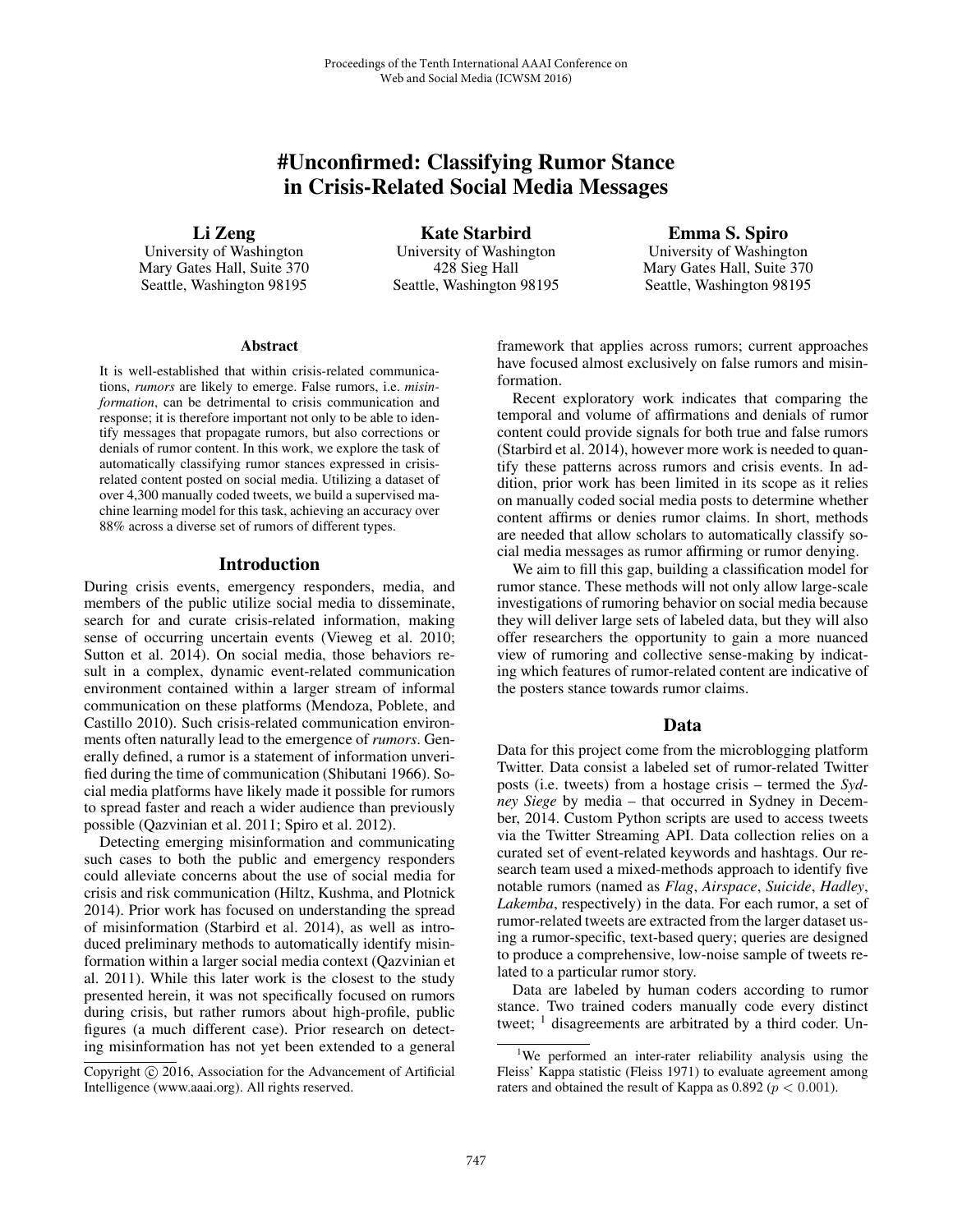codable and rumor-unrelated tweets are removed. Remaining tweets are classified as one of three mutually exclusive categories: *affirm, deny* or *neutral*. *Affirming* tweets affirm the ongoing rumor story, serving to pass on or propagate the rumor. *Denial* tweets attempt to deny the rumor story, correcting misinformation. *Neutral* tweets do not take a stance, and are ignored in the subsequent analysis where we focus on the affirm/deny distinction. Detailed elaboration of the dataset and data processing processes can be found in our related work (Arif et al. 2016; Zeng, Starbird, and Spiro 2016).

The resulting labeled dataset is described in Table 1. Interestingly, Table 1 demonstrates that the proportions of rumoraffirming tweets and rumor-denying tweets across these rumors are unbalanced, with rumor-affirming tweets accounting for the large-majority of cases. Prior work suggests this may result from the tendency for misinformation or "bad news" to garner more attention.

| Rumor        | Affirm | Deny   | Prop. affirm |
|--------------|--------|--------|--------------|
| name         | tweets | tweets | tweets       |
| Flag         | 1347   | 980    | 0.57         |
| Airspace     | 636    | 356    | 0.64         |
| Suicide      | 343    | 38     | 0.90         |
| Hadley       | 516    | 25     | 0.95         |
| Lakemba      | 64     | 70     | 0.47         |
| <b>Total</b> | 2906   | 1469   | 0.66         |

Table 1: Basic descriptive statistics for Sydney Siege data (duplicate tweets removed).

#### Methods

Our task in classifying rumor stance from tweets is to automatically apply rumor-affirming or rumor-denying labels to tweets with reasonable accuracy. Following standard techniques in statistical and machine learning, we construct a training dataset to fit and tune our model. So as not to bias our classification towards popular posts, we remove all exact duplicates. Evaluation of the model then occurs on heldout test data, allowing us to estimate out-of-sample performance. In practice we do this using cross-validation.

Due to the unbalanced nature of the raw data – the fact that we have far more tweets with an Affirm label than a Deny label – we consider both a balancing sampling strategy and proportional sampling strategy. For the balancing sampling case, we construct both the training set and the testing set with equal proportion of Affirm and Deny labels, whereas for the proportional sampling (which is closer to the realworld situation), both the training and testing sets have the same proportions of the binary labels as in the whole dataset. We take the majority-category label assignment as a baseline against which we compare our model.

### Feature Extraction and Generation

• Punctuation features: Punctuation may be indicative of emotion and/or rumor stance. We extract the number of exclamation marks, question marks and '?!'.

- Twitter-element features: When people tend to confirm or challenge a story, they often refer to external resources (in the form of URLs), mention other users as evidence of information sources and add hashtags to make their tweets more easily seen by others.
- LIWC features: We extract other lexical features using the Linguistic Inquiry and Word Count (LIWC) (Tausczik and Pennebaker 2010) dictionaries for negation words, swear words, negative emotion words, positive emotion words, emoticons, personal pronouns, adverbs, etc.
- Tweet sentiment features: We use an external sentiment classifier API provided by MetaMind<sup>2</sup> to perform a threeclass sentiment classification on a tweet. The model returns one of the three exclusive sentiment labels - positive, neutral or negative for each tweet.
- N-grams: We do not include bag-of-words because the LIWC dictionaries capture most of the essential single words. We find that removing stopwords decreases accuracy. Therefore, we only apply word stemming. In addition, we apply reduction techniques to n-gram features by setting a minimum frequency threshold and lowercasing.
- Part of speech features: We apply a part-of-speech (POS) tagger using a Tweet NLP system (Owoputi et al. 2013). The system is used for POS tagging for informal online messages. By doing so, we obtain the part of speech for each word.

## Classifier Training

For performing this classification task, we consider three different models - logistic regression, Gaussian Naïve Bayes and a random forest. For logistic regression, we experiment with both Lasso and Ridge regularization – both options do not seem to have substantial influence on performance and so we adopt  $L^2$  regularization. We experiment tuning the random forest to choose the proper number of trees; considering both accuracy and computational complexity, we use 30 trees in the model.

We trained models for two cases: (1) a classifier trained on each of the five single rumor sets individually and (2) a classifier trained on the pooled rumor set that is obtained by aggregating all five rumors for the Sydney Siege event. Hypothetically, in the first case, the classifier would be able to pick up on rumor affirming and denying statements specific to the given rumor. For the pooled classifier, context of specific rumors might become blurred as all rumors related to a crisis event merge together. Therefore, in this later case, classifying rumor stances might become more challenging, because the classifier must be able to generalize across rumor cases, however, the task is closer to more general realworld, future applications of the model. For each model, we use a 10-fold cross-validation procedure. All of the results reported below are averaged across the 10-folds.

<sup>&</sup>lt;sup>2</sup> Available at https://www.metamind.io; The claimed accuracy of this sentiment classifier is 81.73%.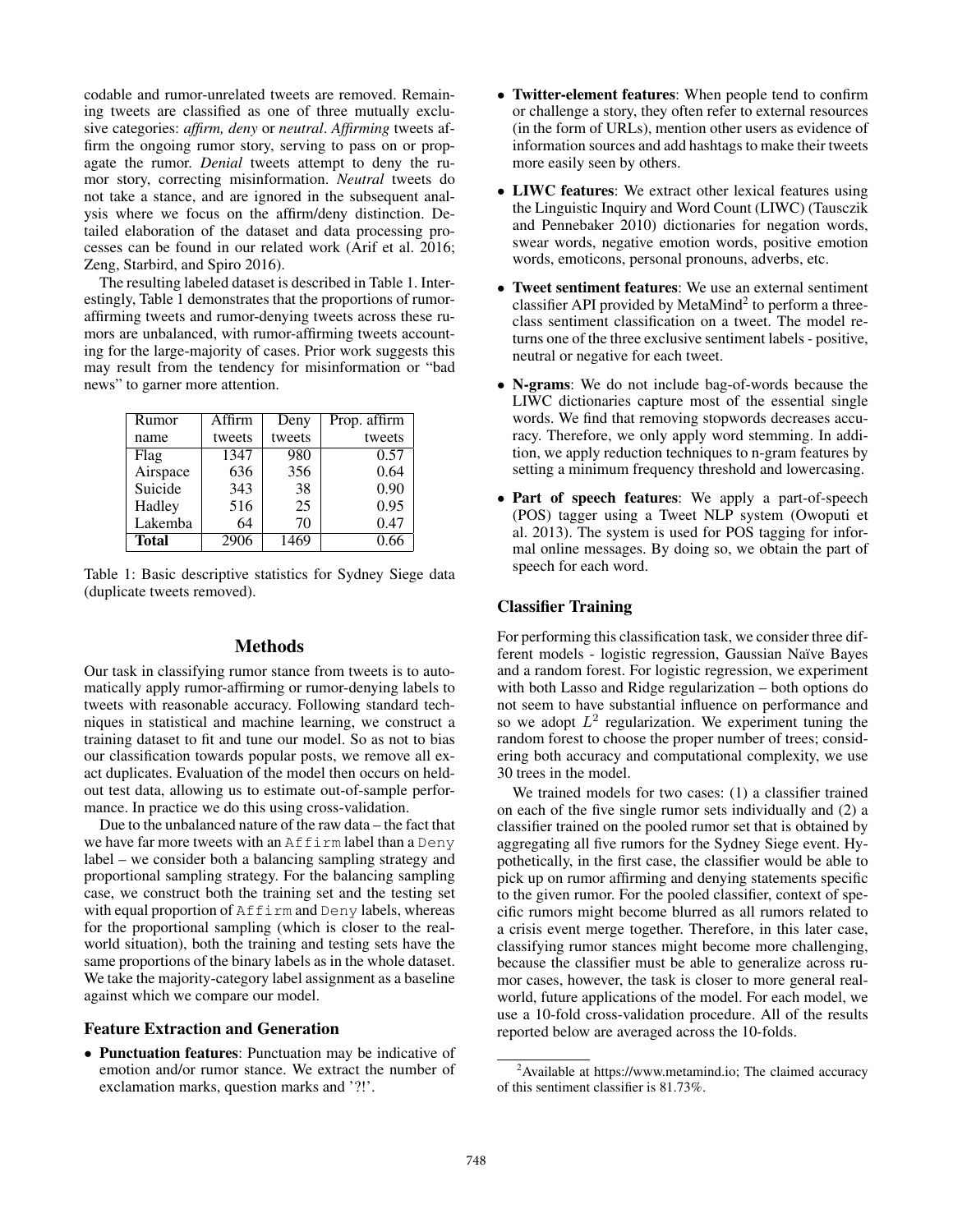# **Results**

## Rumor-Specific Prediction

We fit a classification model to predict whether tweets affirm or deny rumors in each specific rumor in the Sydney data. The first five rows of Table 2 show the results for each rumor-specific classification model. This model includes each of the features discussed previously. We show only the proportional sampling case here, however even sampling was also performed. Our results demonstrate that except for the *Hadley* rumor, which has a extremely high baseline, nearly all the rumor-specific classifiers are able to beat the baseline. For all five cases, the random forest has the best performance with strong precision, recall and accuracy.

### Rumor Stance Prediction

Next, we use a pooled dataset – combining all tweets from each of the five rumors – to train the model. Results are shown in the last two rows of Table 2. We show the model evaluation for the case of both even and proportional sampling. The baseline in the case of an even sampling strategy is 0.5 due to the balance proportion of  $Affim$  and Deny tweets in the data. All three models are able to beat the baseline and achieve accuracies around or over 0.8. The random forest classifier remains the most effective with the highest recall, accuracy and F-score.

Table 3 shows the confusion matrix for the bestperforming classifier trained on the pooled data using proportional sampling strategy. The number of false negative (tweets predicted as denials, but actually are affirmations) is small, which indicates this model performs well in identifying denials. This result could be useful for our larger problem of interest - using crowd corrections as signal of misinformation - because rumor-denying tweets tend to be in a fewer number than rumor-affirming tweets in empirical cases suggesting they may get "lost" within the larger social media stream produced during the crisis.

Overall, the pooled model performs much better than the corresponding baselines, indicating the classification model is able to achieve around 83%-88% accuracy when predicting expressed rumor stances in crisis-related tweets. Compared to other classifiers, the random forest model tends to be more robust in both rumor-specific and pooled contexts using different sampling strategies.

### Feature Importance

We examine feature importance in the trained random forest model to better understand which of the model features have higher importance in this classification task. Overall, features of note span a variety of feature categories, including n-grams, basic textual features, sentiment, part of speech, and lexical LIWC features, etc. Figure 1 presents the top 10 features for random forest model on the pooled data. Recall, this represents average results across 10-fold cross validation. Negation words seem to play an large role in classification in this case. This includes words and phrases such as not, is not (bi-gram), not an (bi-gram). We found that some combinations of part-of-speech are more significant, such as *adverb*, *verb + adverb*, *adverb + proper noun*, *adverb + determiner*, indicating particular "speech" patterns that users might use for expressing their stances toward a rumor. We also looked at the top 10 features for each rumorspecific model. We found out that there are differences in the top features for the classifier trained on different individual rumors, indicating different contexts for rumors within the same event. However, negation words and part-of-speech features remain significant for classifying rumor stances towards each rumor.



Figure 1: Feature importance for the trained random forest model using pooled data and proportional strategy

# **Discussion**

This study was motivated by the recognition that manual coding of social media content can be very expensive, potentially prohibiting researchers from examining complete data about a particular social phenomena. As we build a large corpus of diverse rumors across multiple events, the trained classifier will improve in its generalizability and be extremely valuable for scaling analysis in future studies.

Building models to learn rumor stance from text allows for exploratory work that highlights particular features of expression online that might be indicative of the authors' stance towards the story discussed within. In the case presented here, we find that negation words and phrases such as *not* are strong indicators of rumor denying tweets. Noting such features could inform tools and systems designed to flag potential misinformation.

The work presented herein provides a foundation for future studies of rumoring behavior on social media during crisis events. In particular, we hope researchers will be able to use these methods to augment manually coded data with machine labeled data to curate large-scale datasets of rumoring online.

# Acknowledgements

This work is supported by, or in part by, the National Science Foundation under grants 1420255 and 1342252.